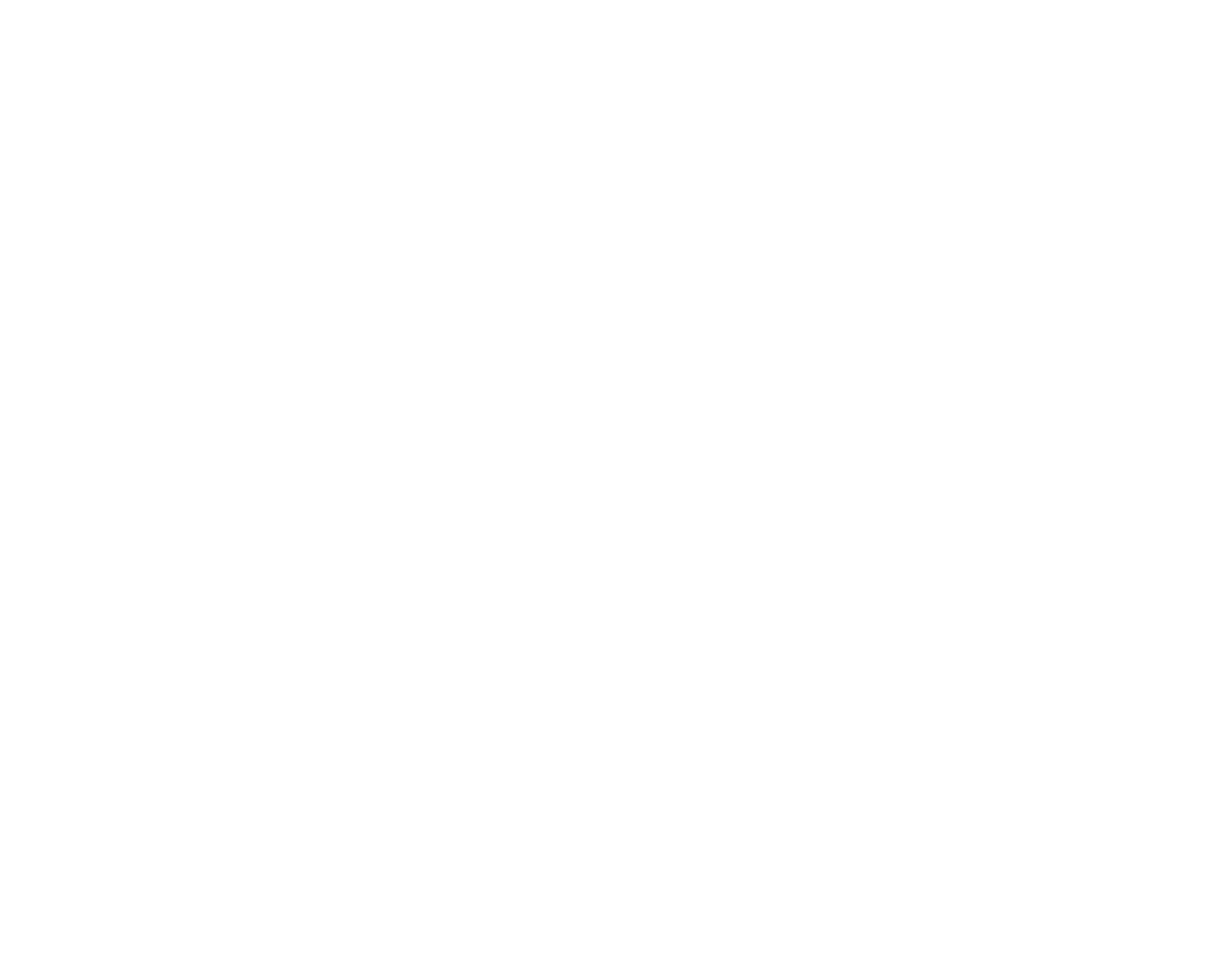# **Contents**

|                                 | 6  |
|---------------------------------|----|
|                                 | 7  |
| Fighting White Supremacy        | 8  |
|                                 | 9  |
| Social Movement Infrastructure  | 10 |
| Diversity of Tactics            | 11 |
|                                 | 12 |
| People over Profit and Property | 13 |
| What Will It Take to Get Free?  | 14 |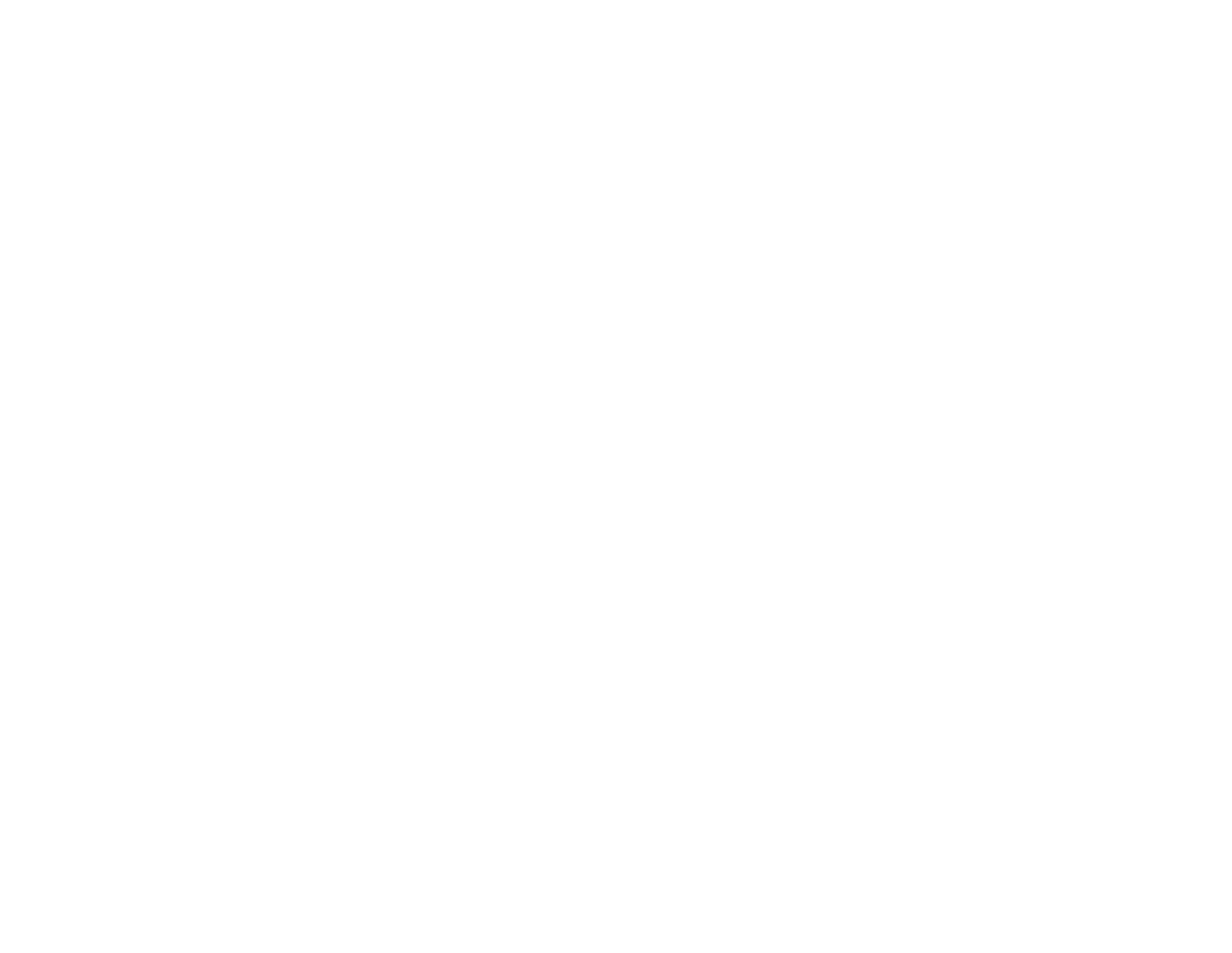other form of state coercion, anarchists insist that everyone has a role to play in the process of getting free.

One of the most central messages from anarchist organizing over the past decades—including struggles for refugee and migrant solidarity, queer liberation, prison abolition and beyond—is that each of us can only be free when all of us are free. Ashanti Alston, an anarchist activist, speaker, and writer, has articulated this beautifully. As a former member of the Black Panther Party and the Black Liberation Army and a former political prisoner, Alston has had plenty of experience confronting state violence. Informed by the Zapatista uprising in Chiapas, his vision of collective liberation reflects an anarchist ethos shared across many movements and communities, echoing forward to inspire our efforts today:

"We have to figure out how to create a world where it's possible for all different people to be who they are, to have a world where everyone fits."

Since Minneapolis police brutally murdered George Floyd on May 25, 2020, demonstrations have exploded across the US and the world. Millions of people have taken to the streets to demand justice for George Floyd and Breonna Taylor and an end to police violence and terror, underscoring the need to eradicate systemic racism by radically transforming our society. Within 24 hours of the explosion of protest, the President of the United States claimed that anarchists and anti-fascists were responsible for the unrest that has occurred in cities across the country.

This move to blame anarchists and "antifa" is intended to discredit these popular uprisings while demonizing and isolating the participants. Yet the ways that the prevailing order has failed almost all of us are clearer than ever. Outrage and protest have spread far beyond any particular ideology or group. As tens of thousands fill the streets of scores of cities, it is obvious that anarchists are not responsible for organizing these demonstrations. The demonstrations and the unrest accompanying them represent an organic response to a widely felt need.

At the same time, this organic groundswell of momentum, based in reproducible tactics that anyone can employ, embodies anarchist models for social change. Many of the practices and principles that have been fundamental to this movement have long been mainstays of anarchist organizing.

Here, we explore the anarchist roots of eight principles that have been essential to the success of the Black Lives Matter and Justice for George Floyd demonstrations, seeking to center Black initiatives that reflect anti-authoritarian values. For background on Black anarchism specifically, we recommend Lorenzo Kom'boa Ervin's Anarchism and the Black Revolution or the more recent Anarkata Statement.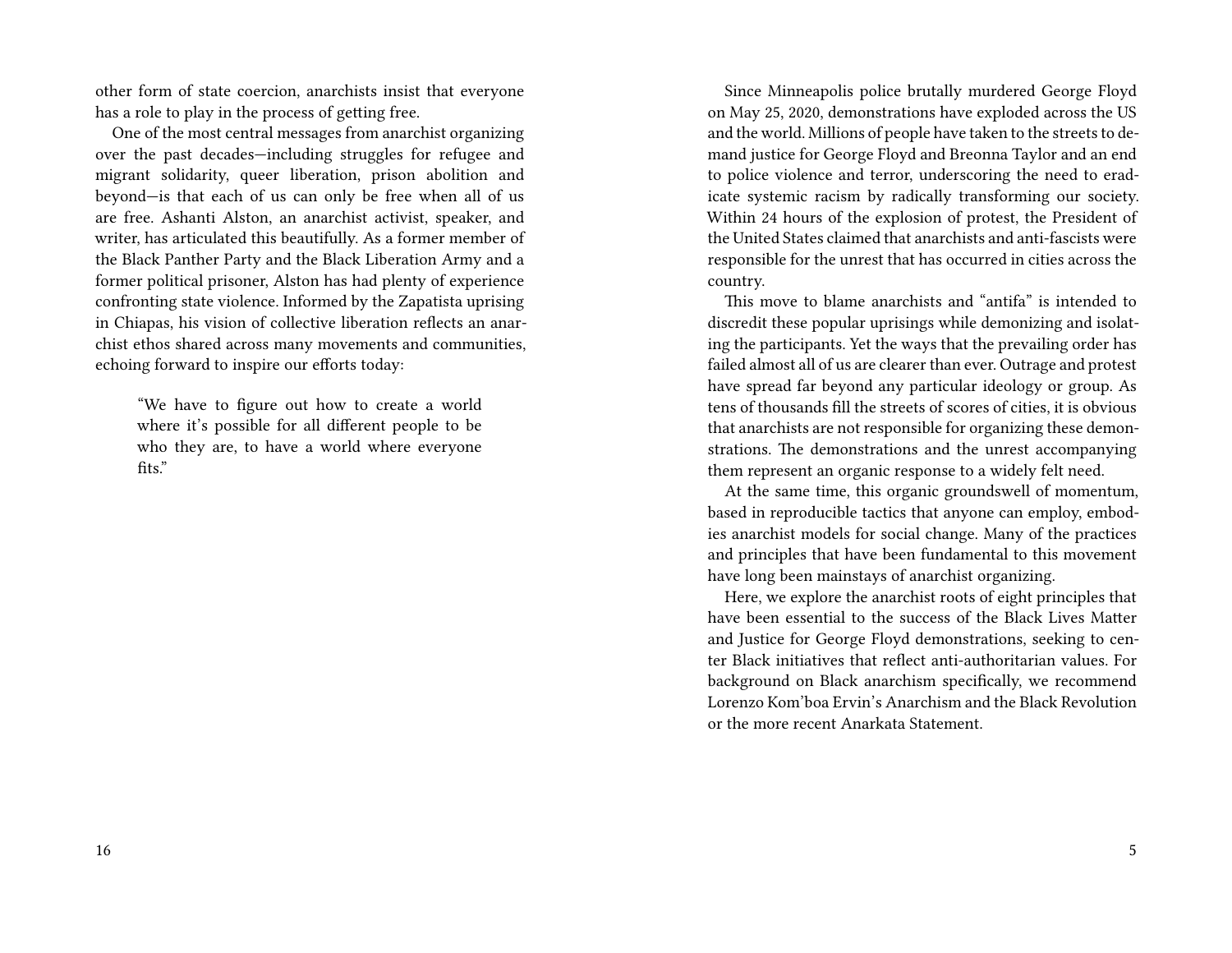#### **Self-Determination**

One of the many things that politicians aim to obscure by insisting that "outside agitators" are responsible for the uprising that began in Minneapolis is that oppressed communities in the United States are *already* occupied and exploited by outsiders. This began with the colonization of North America by European settlers, the original "outside agitators," and continues today with the ownership of most of the real estate and businesses in Black, indigenous, and immigrant neighborhoods by non-residents with few ties to those communities—not to mention the policing of these neighborhoods by officers like Derek Chauvin who commute to the districts they terrorize.

In opposition to these ongoing occupations, anarchists call for self-determination, arguing that individuals and communities should control their own bodies and living conditions and determine their own destinies rather than live under the imposition of state power, which is designed to serve the urges of a privileged few rather than the needs of the many. As the horrific murders of George Floyd and Breonna Taylor show, reclaiming control over public space from the police forces that hold Black communities hostage is an essential step towards self-determination.

Likewise, anarchists believe that those who are directly affected by a situation should be the ones to decide how to respond to it. In taking the initiative to respond to the murder of George Floyd themselves on their own terms rather than deferring to "community leaders" or petitioning the government for redress, the people of Minneapolis made their demand for autonomy crystal clear.

On the streets of their neighborhoods, in their schools and workplaces, ordinary people in revolt are finding support from anarchists in their efforts to attain genuine self-determination for their communities.

resonances are the basis for mutual exchange and solidarity in the process of building multi-racial movements for liberation.

Anarchists believe that it is worth fighting to create a society based on mutual aid, autonomy, equality, freedom, and solidarity. For any movement to be effective, the participants must identify what it will take to change things. The courageous response to the murder of George Floyd showed the effectiveness of uncompromising direct action—not only to raise the social costs of injustice, but also to make it possible to imagine another world. After the burning of the third precinct in Minneapolis demonstrated that ordinary people can defeat the police in open conflict, defunding and abolishing the police became thinkable on the scale of nationwide public discourse.

In Minneapolis and then in Louisville, Los Angeles, New York City, and around the world, Black, brown, and other marginalized people have converged to shut down business as usual. Anarchists have participated, contributing experience with resistance tactics, infrastructures that offer support to all in need, and visions of a world in which the institutions that killed George Floyd and so many others would not exist. Ideas and approaches that resonate with anarchist values can be seen in action throughout these protests, regardless of whether those who employ them give them political labels.

These values and practices, which transcend any single ideology or tradition, can be the basis for people to come together across lines of difference as they confront state power in the streets. The indigenous anarchist collective Indigenous Action and others have argued that modern movements need "accomplices not allies"—people dedicated to sharing risks and taking direct action together, motivated by a vision of collective liberation rather than guilt, duty, or prestige. The Justice for George Floyd protests have demonstrated the effectiveness of multiracial, decentralized, grassroots efforts. Informed by a horizontal, participatory ethos that rejects police violence as well as every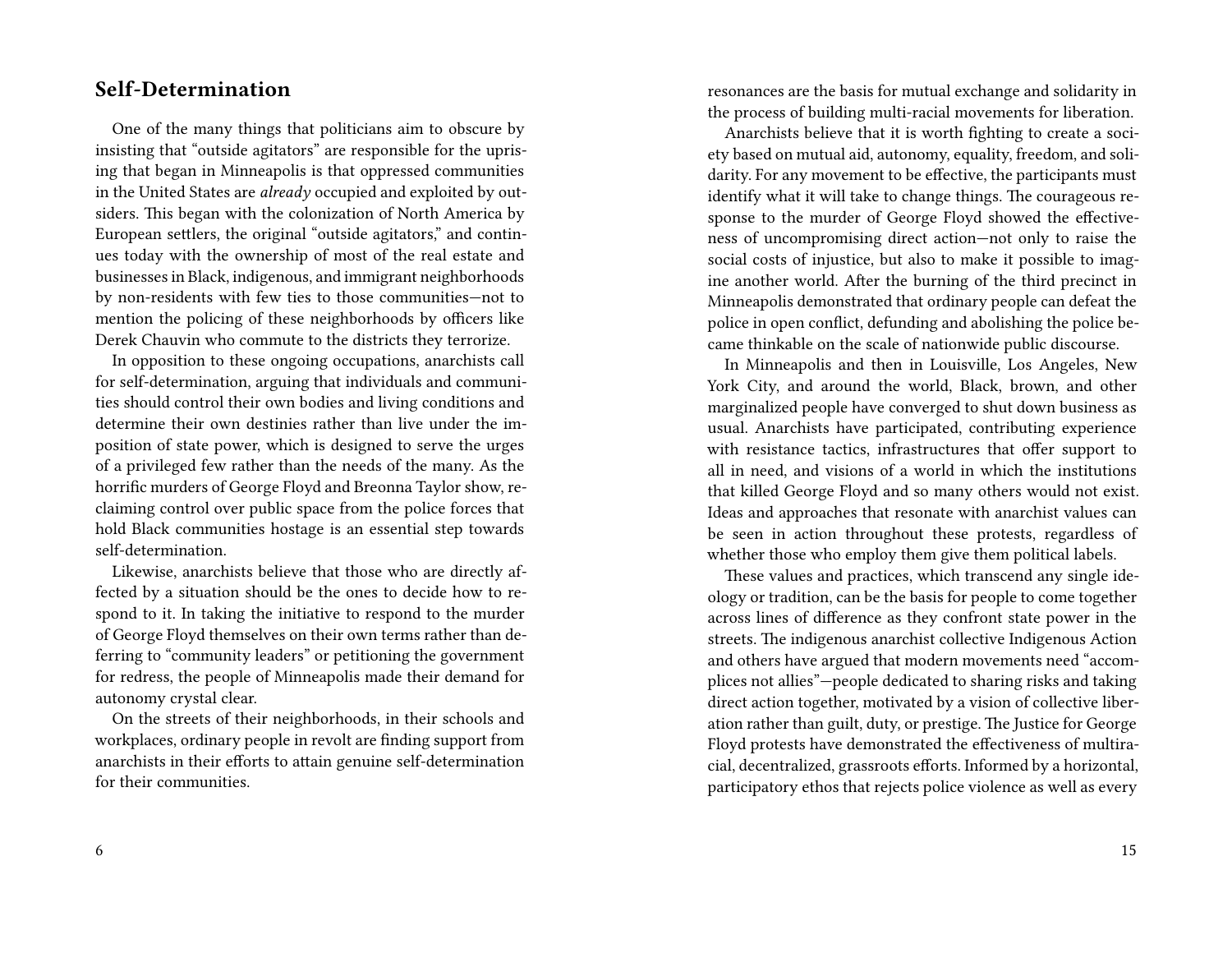Black lives means challenging the institutions that prioritize profit and control over them—the police as well as the politicians protecting them, exploitative employers, polluters, profiteers, and many others. This means taking a stand against capitalism as well as police. From the Industrial Workers of the World, a union that challenges the wage system itself, to the mutual aid networks that put gift economies into practice, anarchists consistently strive to foster a world of cooperation beyond the market. The Movement for Black Lives, too, outlines that they are explictly anti-capitalist in their organizing principles. Valuing Black lives requires profoundly transforming the economic system.

Many voices both inside and out of the protests are joining the chorus demanding that human life must take precedence over property. Even business owners who have experienced looting or fires in the course of the protests have spoken up to insist that the focus should remain on the core issues of anti-Black violence, policing, and social justice. This points the way toward an ethics of solidarity that characterizes anarchist approaches to social transformation.

# **What Will It Take to Get Free?**

President Trump is wrong. It's not "anarchists" who are responsible for the courageous militant actions we've seen in the streets—though anarchists of many ethnicities have participated. Above all, it has been Black and brown youth and other marginalized people whose bravery and determination have compelled the entire world to take notice. As we've seen, there are significant overlaps between the values and strategies of anarchist movements and of Black Lives Matter and other anti-police and liberation struggles. While anarchists should not displace other participants' ways of describing their activities to claim these as examples of anarchist ideology, these

"We need to use the greatest power that we have, which is control over our bodies, control of our labor, to make the situation ungovernable and untenable in the United States, and to do it in an organized systemic fashion."

-Kali Akuno of Cooperation Jackson

#### **Decentralization**

Contrary to the propaganda of right-wing conspiracy theorists, there has been no single force, organization, or ideology guiding these protests. Demonstrations for justice and against police violence have taken place in all 50 states and nearly 50 other countries over the past week without any central coordination whatsoever.

In contrast to top-down, centralized efforts, this flourishing of grassroots initiatives characterizes the anarchist approach to social change. Like the Occupy Movement, which anarchist activists and tactics helped to launch, local manifestations can take different forms according to context while amplifying the overall message. Horizontal links between participants allow for flexibility, keeping it easy for new people to get involved as they see fit. This model has won historic victories—for example, the mobilization against the summit of the World Trade Organization in Seattle in 1999, during which anarchists and others outwitted police through a networked structure of autonomous affinity groups that worked together to shut down the city.

Today, Black Lives Matter activists are also employing a decentralized approach, permitting the movement to spread organically and ensuring that it cannot be contained or coopted.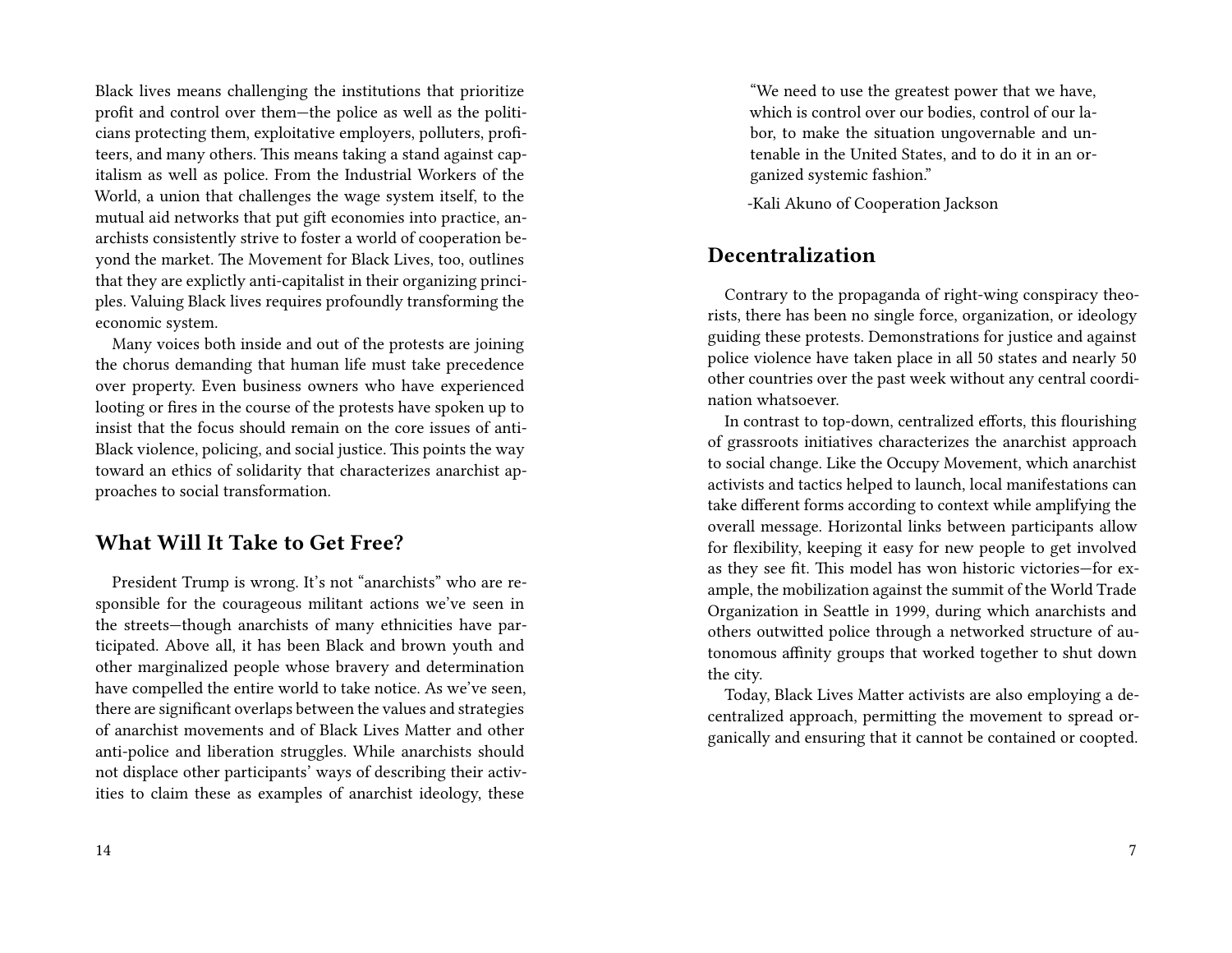# **Fighting White Supremacy**

As proponents of equality, anarchists oppose white supremacy and fascism. Those on the receiving end of colonial violence have always defended themselves against racist violence; anarchists believe in taking action in solidarity even when they themselves are not the targets. In one of the earliest expressions of anarchism in the United States, the prominent American abolitionist William Lloyd Garrison linked his rejection of the institutions of government and property to his opposition to the institution of slavery. In the 1980s and 1990s, anarchists across North America formed Anti-Racist Action chapters to fight against neo-Nazi organizing. Today's so-called "antifa" groups are part of this longstanding tradition of defending communities against racist and fascist violence. Historically, anarchist organizing spearheaded by Black people and other people of color has played a critical role in pushing broader social movements to challenge systemic racism. From Ferguson to Charlottesville and in Minneapolis today, anarchists of all ethnicities have been on the front lines of efforts to prevent neo-Nazis, neo-Confederates, and other white supremacists from harming people.

The efforts of President Trump, Attorney General Barr, and the right-wing media to declare "antifa" a terrorist organization are a transparent ploy to undermine this popular uprising and distract its supporters. The Ku Klux Klan, the deadliest terrorist organization in US history, receives no such condemnation—nor do the groups that radicalized the racist who murdered Heather Heyer in Charlottesville, nor the white supremacist gang whose symbol a NYPD officer flashed last week at a Black Lives Matter protest. Trump's government brands those who oppose white supremacy and fascism "terrorists," despite the fact that—unlike the bigots they oppose—they have yet to be responsible for a single person's death.

martyrs to the Anarchist Exclusion Act, the Palmer Raids, and the J20 case. These experiences inform the anarchist vision of a world entirely free of police and the exploitation they perpetuate.

> "The unjust institutions which work so much misery and suffering to the masses have their root in governments, and owe their whole existence to the power derived from government, we cannot help but believe that were every law, every title deed, every court, and *every police officer or soldier abolished tomorrow* with one sweep, we would be better off than now."

-Lucy Parsons, The Principles of Anarchism

# **People over Profit and Property**

The slogan "Black Lives Matter" has radical implications. To assert that human life is more important than preserving state control or protecting corporate property poses a profound challenge to today's political and economic order. This implies a fundamentally different ethics than the logic of the state.

As the COVID-19 crisis has shown, business as usual can be deadly. Alongside environmental destruction, workplace accidents, massive consumer debt, and the waste of human potential that characterizes the capitalist economy, the pandemic is adding another layer of tragedy to the costs of valuing profit over people. Many workers, forced to return to their jobs by politically motivated reopening efforts, are being punished by their employers for attempting to protect their health. All of this, on top of the pervasive police violence that sparked the Floyd protests, suggests how little the powerful value the lives of everyday people.

Anarchists join the Black Lives Matter movement in promoting a different conception of value. Insisting on the value of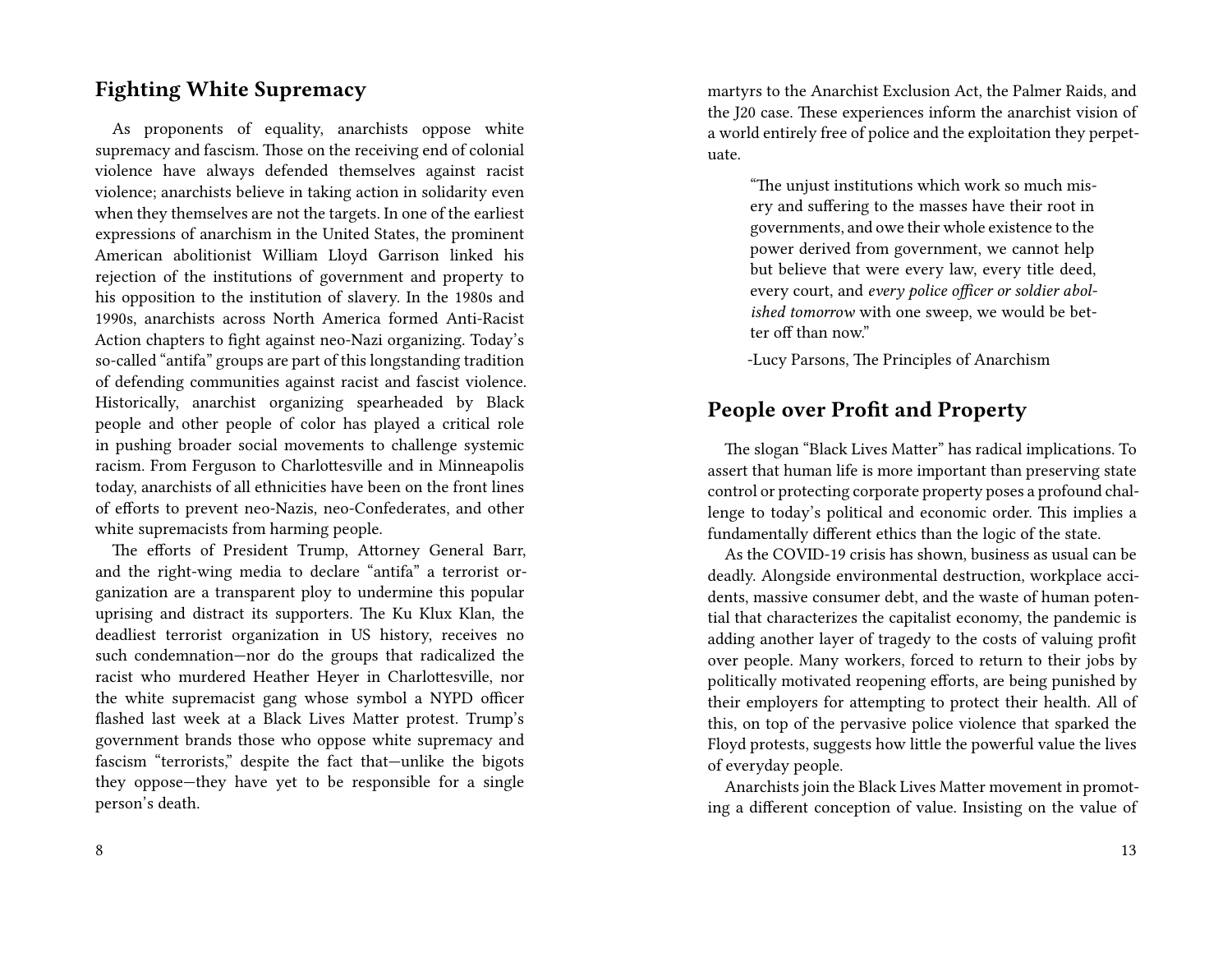over the preceding years. Models like this assist people of diverse ideologies and priorities in supporting rather than hindering each other's efforts.

The Justice for George Floyd protests are so diverse and incorporate so many different approaches that by no means all participants adhere to this framework. But many of the most prominent voices are insisting on a similar approach to prevent the movement from being divided. This embrace of a diversity of tactics reflects the core anarchist value of autonomy.

### **Systemic Change**

Anarchists reject focusing on petitioning for top-down reforms in favor of seeking solutions that attack social problems at their roots. Reforms can be a step towards fundamental change, but anarchists argue that we should begin from an analysis of the root causes of social ills and a holistic understanding of the systems that both ensure disparities and benefit from them.

So far, none of the reforms that politicians propose, such as civilian review boards or body cameras, have served to diminish police violence on a nationwide level. Neither have legal responses, such as bringing lawsuits or charges against officers, nor electoral solutions like lobbying or voting in new politicians. Despite reform efforts following the rebellion in Ferguson in 2014, the number of police killings annually in the US actually increased between 2015 and 2019.

Today, for the first time, mainstream discourse is acknowledging the possibility of defunding police departments or abolishing them altogether. Anarchists join Black feminists and prison abolitionists in insisting that cosmetic reforms will not solve the underlying issues of power, racism, and exploitation that drive state violence. Anarchists have been targets of police and state violence for over a century, from the Haymarket

#### **Mutual Aid**

Mutual aid is a practice of reciprocal care through which participants in a network make sure that everyone's needs are met. It is neither a tit-for-tat exchange nor the sort of one-way assistance that a charity organization offers, but a free interchange of assistance and resources. Anarchists believe that communities can meet their needs through mutual aid rather than cutthroat competition for profit.

As the COVID-19 crisis unfolded, communities across the US recognized the need to organize to meet urgent needs collectively. Because anarchists took the initiative in these efforts from the beginning, they came to be known under the banner of mutual aid. Subsequently, even progressive politicians like Alexandria Ocasio-Cortez called on Americans to form mutual aid initiatives.

The term was originally popularized by the Russian anarchist Peter Kropotkin and spread through international anarchist networks. Kropotkin, a naturalist and biologist, argued in *Mutual Aid: A Factor of Evolution* (1902) that it is reciprocity and cooperation, not bloodthirsty competition, that enables species from the smallest microorganisms to human societies to survive and thrive. This challenged the Social Darwinist dogma of "survival of the fittest" that business elites used to justify the exploitation and inequality that accompanied the expansion of global capitalism in the nineteenth century. Kropotkin made a scientific and philosophical case for reorganizing society according to the principles of mutual aid, which he described as "the close dependency of every one's happiness upon the happiness of all" and "the sense of justice, or equity, which brings the individual to consider the rights of every other individual as equal to his own." Since Kropotkin's day, anarchists have consistently put this principle into practice via efforts like Food Not Bombs, Really Really Free Markets, community bail and bond funds, the